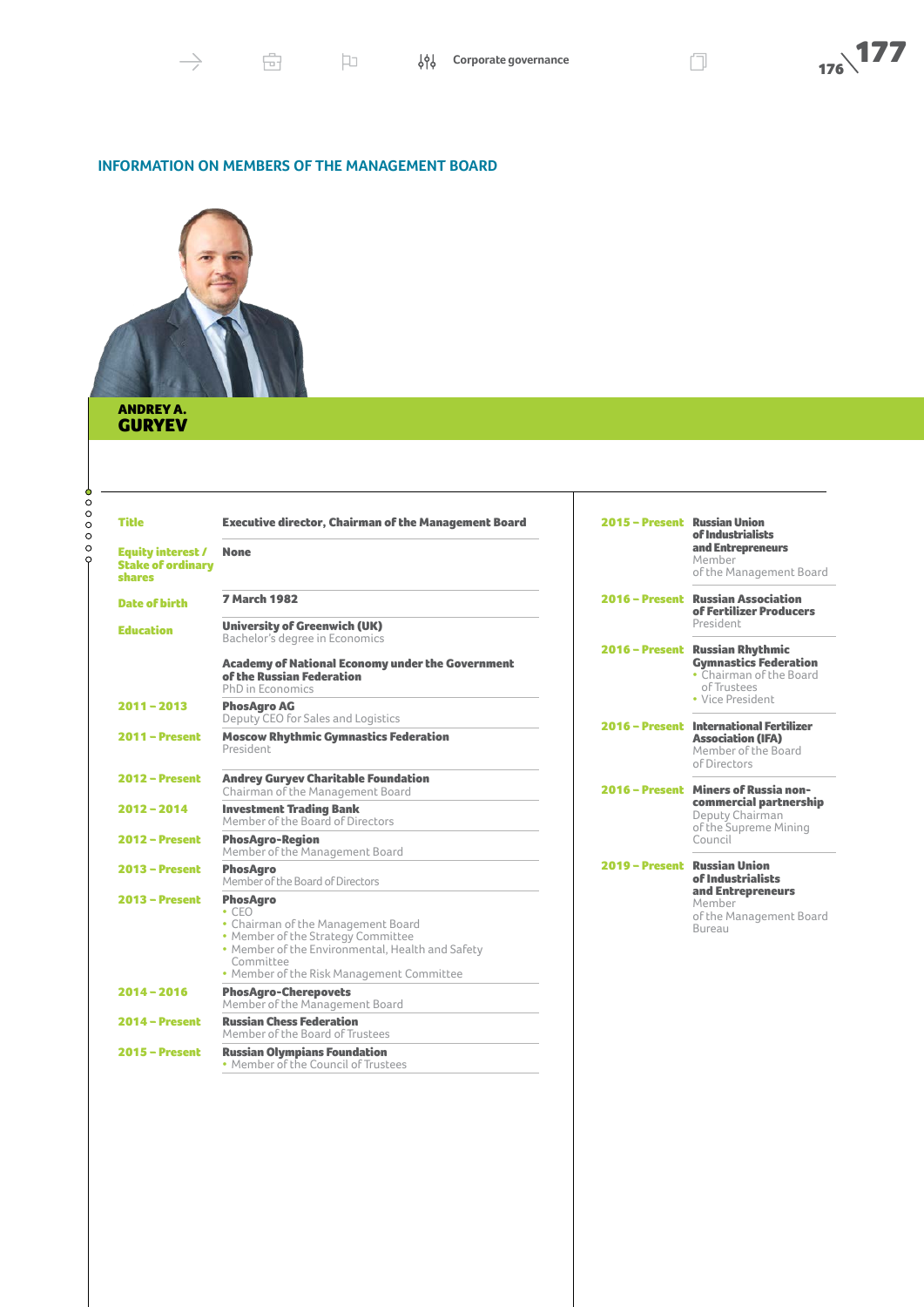

### SIROJ LOIKOV

 $\ddot{\bm{\delta}}$ 

| <b>Equity interest /</b><br><b>Stake of ordinary</b><br>shares | <b>None</b>                                                                                   | $2015 - 2017$    | <b>PhosAgro-Cherepovets</b><br>· Human Resources<br>and Social Policy Director<br>• Member<br>of the Management Board |
|----------------------------------------------------------------|-----------------------------------------------------------------------------------------------|------------------|-----------------------------------------------------------------------------------------------------------------------|
| <b>Date of birth</b>                                           | 9 September 1972                                                                              |                  |                                                                                                                       |
| <b>Education</b>                                               | <b>Tashkent State University of Economics</b><br>International Fconomic Relations             | $2017 - 2018$    | <b>Tirvas</b><br>Member of the Board<br>of Directors                                                                  |
|                                                                | <b>Nottingham University Business School (UK)</b><br>Bachelor's degree in Business Management | $2017 - 2018$    | <b>Apatit</b>                                                                                                         |
| $2011 - 2013$                                                  | <b>PhosAgro AG</b>                                                                            |                  | Human Resources<br>and Social Policy Director                                                                         |
| $2013 - 2015$                                                  | <b>HR</b> Director<br><b>PhosAgro</b><br><b>HR</b> Director                                   | $2017 - 2018$    | <b>Apatit</b><br>Member<br>of the Management Board                                                                    |
| $2013 - 2015$                                                  | <b>PhosAgro AG</b><br>Human Resources and Social Policy Director                              | $2018 - 2019$    | <b>PhosAgro</b><br>Deputy CEO for Human<br>Resources (part-time)                                                      |
| $2013 - Present$                                               | <b>PhosAgro</b><br>Member of the Management Board                                             | $2018 -$ Present | <b>PhosAgro</b><br>Deputy CEO                                                                                         |
| $2013 - 2017$                                                  | <b>Izumrud</b><br>Member of the Board of Directors                                            | $2018 -$ Present | <b>Apatit</b>                                                                                                         |
| $2014 - 2015$                                                  | <b>PhosAgro AG</b><br>Member of the Management Board                                          |                  | Deputy CEO (part-time)                                                                                                |
| $2015 - 2018$                                                  | <b>PhosAgro</b><br>Human Resources and Social Policy Director                                 |                  |                                                                                                                       |
| $2015 - 2018$                                                  | <b>Korporativnoe pitanie (Corporate Nutrition)</b><br>Member of the Board of Directors        |                  |                                                                                                                       |
|                                                                |                                                                                               |                  |                                                                                                                       |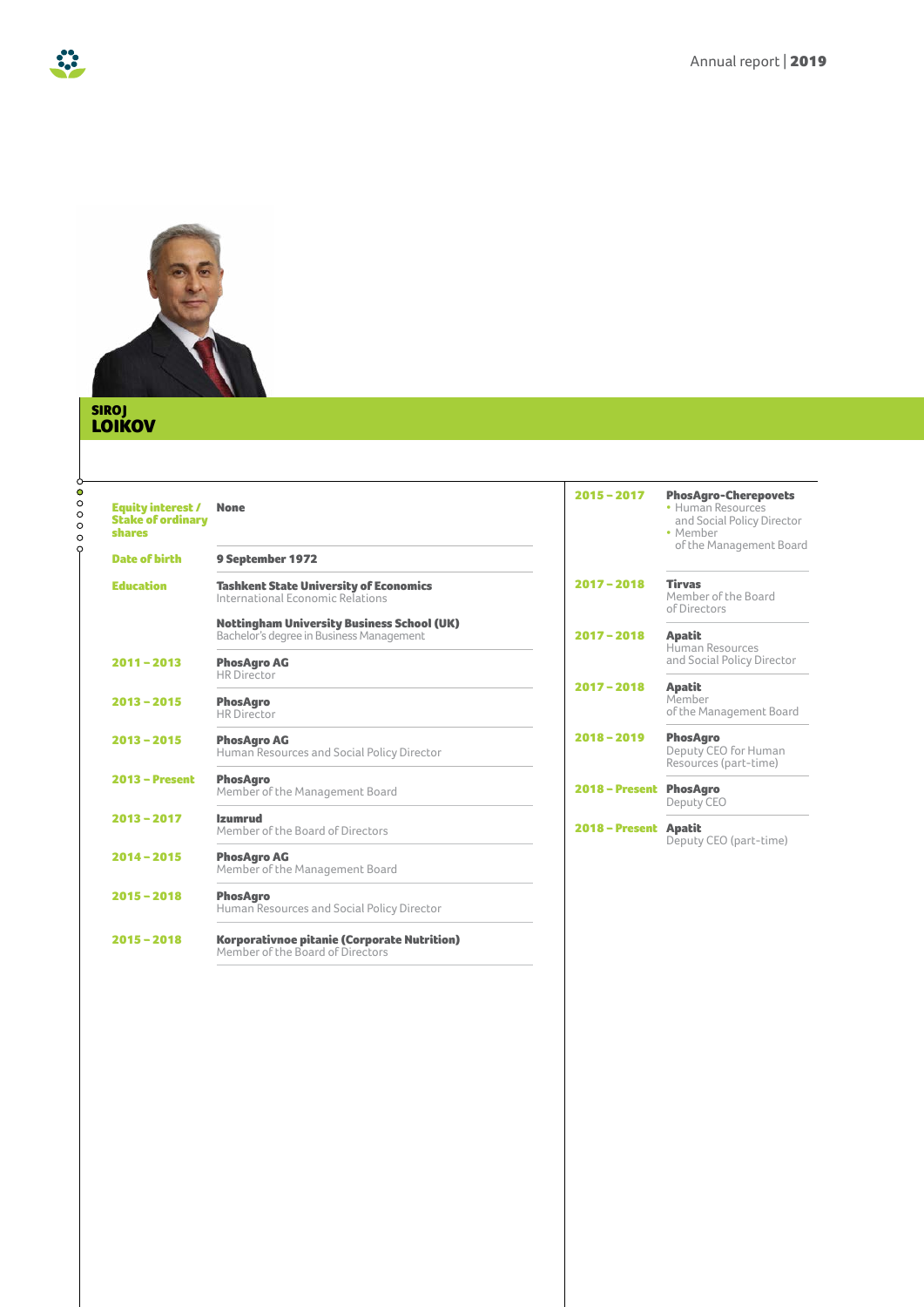



### ROMAN OSIPOV



# **RYBNIKOV**

| <b>Date of birth</b>                                                  | <b>4 November 1971</b>                                                                                                   |
|-----------------------------------------------------------------------|--------------------------------------------------------------------------------------------------------------------------|
| <b>Equity interest /</b><br><b>Stake of ordinary</b><br><b>shares</b> | <b>None</b>                                                                                                              |
| <b>Education</b>                                                      | <b>Baltic State Technical University</b><br>Master's degree from the LETI-Lovanium<br>International School of Management |
| $2012 - 2015$                                                         | <b>PhosAgro</b><br>Member of the Board of Directors                                                                      |
| $2012 - 2013$                                                         | <b>PhosAgro AG</b><br>Member of the Management Board                                                                     |
| <b>2013 - Present</b>                                                 | <b>PhosAgro</b><br><b>Business Development Director</b>                                                                  |
| $2013 - Present$                                                      | <b>AgroGard-Finance</b><br>Member of the Board of Directors                                                              |
| $2014 - Present$                                                      | Giproruda<br>Member of the Board of Directors                                                                            |
| <b>2017 - Present</b>                                                 | <b>PhosAgro</b><br>Member of the Management Board                                                                        |
| $2018 - 2019$                                                         | <b>Apatit</b><br>Member of the Management Board                                                                          |
| $2018 -$ Present                                                      | <b>Apatit</b><br>Advisor to the CEO (part-time)                                                                          |
|                                                                       |                                                                                                                          |
|                                                                       |                                                                                                                          |
|                                                                       |                                                                                                                          |

| <b>Date of birth</b>                                           | <b>30 November 1975</b>                                                                                                                                                                                              |
|----------------------------------------------------------------|----------------------------------------------------------------------------------------------------------------------------------------------------------------------------------------------------------------------|
| <b>Equity interest /</b><br><b>Stake of ordinary</b><br>shares | 0.0258%                                                                                                                                                                                                              |
| <b>Education</b>                                               | <b>Lomonosov Moscow State University</b><br>Master's degree in Economics                                                                                                                                             |
| $2011 - 2013$                                                  | <b>PhosAgro-Region</b><br>Member of the Management Board                                                                                                                                                             |
| 2012 - 2015                                                    | <b>PhosAgro AG</b><br>$\cdot$ CEO<br>• Chairman of the Management Board                                                                                                                                              |
| 2012 - 2017                                                    | <b>PhosAgro-Cherepovets</b><br>CEO                                                                                                                                                                                   |
| 2013                                                           | <b>Moscow Exchange</b><br>Member of the Board of Directors                                                                                                                                                           |
| 2013                                                           | <b>Apatit</b><br>Member of the Board of Directors                                                                                                                                                                    |
| 2013 - 2016                                                    | <b>PhosAgro-Cherepovets</b><br>Member of the Board of Directors                                                                                                                                                      |
| 2013 – Present                                                 | <b>PhosAgro</b><br>• Member of the Management Board<br>• Chairman of the Environmental, Health<br>and Safety Committee<br>• Member of the Strategy Committee<br>• Member of the Sustainable Development<br>Committee |
| 2015 - 2017                                                    | <b>PhosAgro-Cherepovets</b><br>Chairman of the Management Board                                                                                                                                                      |
| 2016 – Present                                                 | <b>PhosAgro</b><br>Member of the Board of Directors                                                                                                                                                                  |
| <b>2016 - Present</b>                                          | <b>PhosAgro-Region</b><br>Member of the Management Board                                                                                                                                                             |
| 2017 - 2018                                                    | <b>Apatit</b><br>$\cdot$ CEO<br>• Chairman of the Management Board                                                                                                                                                   |
| 2018 - 2019                                                    | Apatit<br>Member of the Management Board                                                                                                                                                                             |
| 2018 – Present                                                 | <b>Samoilov Scientific Research Institute</b><br><b>for Fertilizers and Insectofungicides</b><br>Member of the Board of Directors                                                                                    |
| <b>2018 – Present</b>                                          | <b>Apatit</b><br>Advisor to the CEO (part-time)                                                                                                                                                                      |
| <b>2018 - Present</b>                                          | <b>PhosAgro</b><br>First Deputy CEO                                                                                                                                                                                  |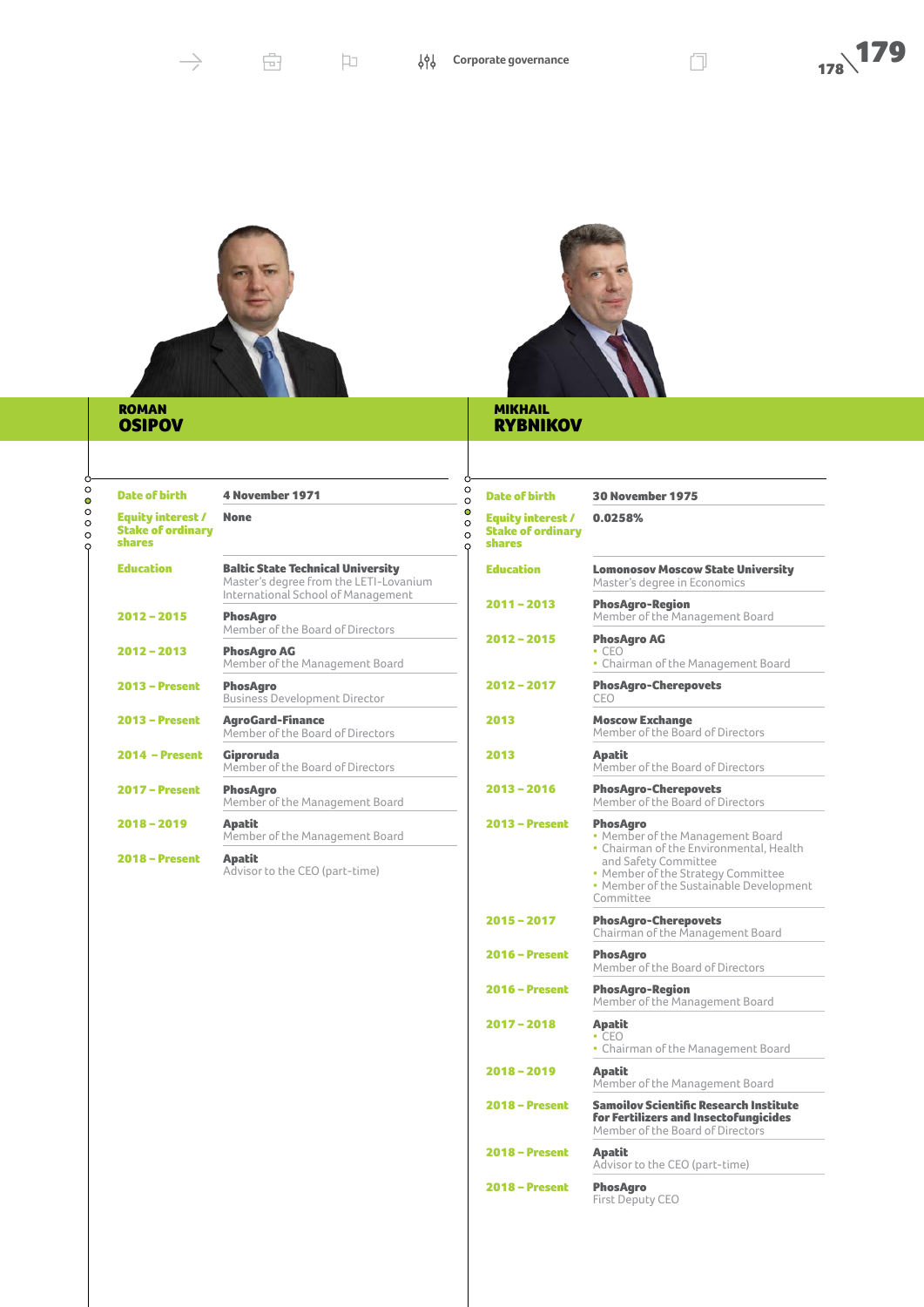

### ALEXANDER SELEZNEV



## SIROTENKO

 $2017$  – Present

**Apatit**<br>Legal Affairs Director

| $\circ$<br><b>Date of birth</b><br>$\Omega$                                                            | 6 July 1984                                                                         | O<br><b>Date of birth</b><br>$\Omega$                                          | <b>3 January 1969</b>                                                                       |
|--------------------------------------------------------------------------------------------------------|-------------------------------------------------------------------------------------|--------------------------------------------------------------------------------|---------------------------------------------------------------------------------------------|
| $\circ$<br>$\circ$<br><b>Equity interest /</b><br>$\circ$<br><b>Stake of ordinary</b><br><b>shares</b> | <b>None</b>                                                                         | O<br>$\circ$<br><b>Equity interest /</b><br><b>Stake of ordinary</b><br>shares | <b>None</b>                                                                                 |
| <b>Education</b>                                                                                       | <b>Bauman Moscow State Technical</b><br><b>University</b>                           | <b>Education</b>                                                               | <b>Lomonosov Moscow State University</b><br><i>lurisprudence</i>                            |
|                                                                                                        | <b>Information Security</b>                                                         | $2007 - 2015$                                                                  | <b>PhosAgro AG</b><br>Member of the Management Board                                        |
| $2011 - 2014$                                                                                          | <b>VTB Capital</b><br>Analyst                                                       | $2010 -$ Present                                                               | <b>PhosAgro</b>                                                                             |
| $2015 - 2019$                                                                                          | <b>PhosAgro</b>                                                                     |                                                                                | Deputy CEO for Corporate and Legal Affairs                                                  |
|                                                                                                        | Head of Investor Relations                                                          | $2011 - 2015$                                                                  | <b>PhosAgro AG</b><br>Legal Affairs Director                                                |
| <b>2019 - Present</b>                                                                                  | <b>PhosAgro</b><br>• Chief of Staff for the CEO<br>• Member of the Management Board | $2013 - Present$                                                               | <b>PhosAgro</b><br>Member of the Management Board                                           |
|                                                                                                        |                                                                                     | $2015 - 2017$                                                                  | <b>PhosAgro-Cherepovets</b><br>• Legal Affairs Director<br>• Member of the Management Board |
|                                                                                                        |                                                                                     | $2017 - 2019$                                                                  | <b>Apatit</b><br>Member of the Management Board                                             |